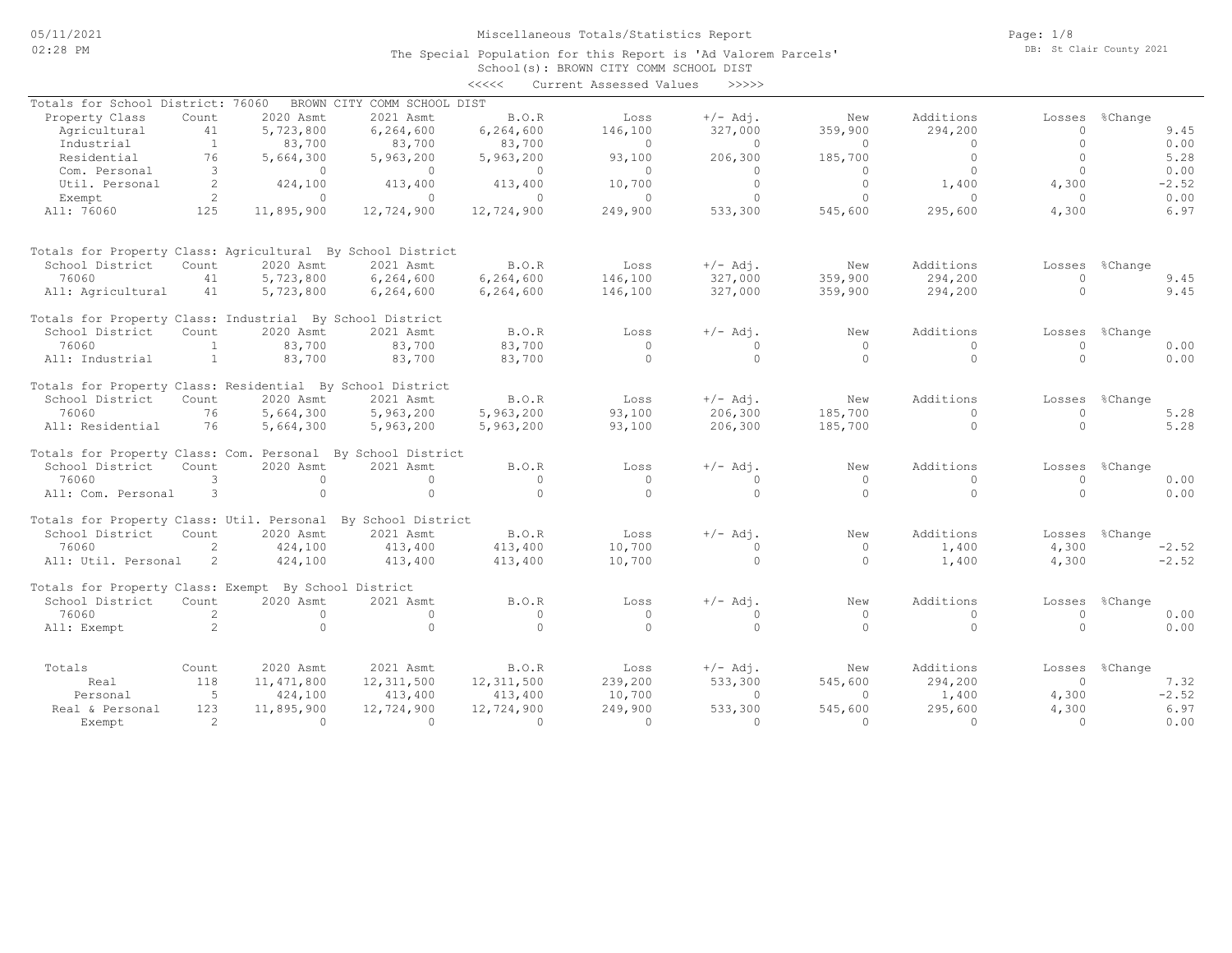Page: 2/8 DB: St Clair County 2021

#### School(s): BROWN CITY COMM SCHOOL DIST The Special Population for this Report is 'Ad Valorem Parcels' <<<<< S.E.V., Taxable and Capped Values >>>>>

|                                                             |                      |              |                             |              | v.s.v., raxavie and capped varues |           |           |           |              |           |
|-------------------------------------------------------------|----------------------|--------------|-----------------------------|--------------|-----------------------------------|-----------|-----------|-----------|--------------|-----------|
| Totals for School District: 76060                           |                      |              | BROWN CITY COMM SCHOOL DIST |              |                                   |           |           |           |              |           |
| Property Class                                              | Count                | 2020 SEV     | Fin SEV                     | 2021 SEV     | 2020 Tax                          | Fin Tax   | 2021 Tax  | BOR Tax   | 2021 Cap     | 2021 MCAP |
| Agricultural                                                | 41                   | 5,723,800    | 5,723,800                   | 6,264,600    | 2,816,742                         | 2,816,742 | 3,116,098 | 3,116,098 | 3,116,098    | 3,116,098 |
| Industrial                                                  | <sup>1</sup>         | 83,700       | 83,700                      | 83,700       | 21,678                            | 21,678    | 21,981    | 21,981    | 21,981       | 21,981    |
| Residential                                                 | 76                   | 5,664,300    | 5,595,400                   | 5,963,200    | 3,895,934                         | 3,857,698 | 4,034,633 | 4,034,633 | 3,978,211    | 3,978,211 |
| Com. Personal                                               | 3                    | $\Omega$     | $\Omega$                    | $\circ$      | $\circ$                           | $\circ$   | $\Omega$  | $\Omega$  | $\Omega$     | $\Omega$  |
| Util. Personal                                              | 2                    | 424,100      | 424,100                     | 413,400      | 424,100                           | 424,100   | 413,400   | 413,400   | 415,802      | 415,802   |
| Exempt                                                      | $\mathbf{2}^{\circ}$ | $\circ$      | $\circ$                     | $\circ$      | $\circ$                           | $\circ$   | $\circ$   | $\circ$   | $\mathbf{0}$ | $\Omega$  |
| All: 76060                                                  | 125                  | 11,895,900   | 11,827,000                  | 12,724,900   | 7,158,454                         | 7,120,218 | 7,586,112 | 7,586,112 | 7,532,092    | 7,532,092 |
| Totals for Property Class: Agricultural By School District  |                      |              |                             |              |                                   |           |           |           |              |           |
| School District                                             | Count                | 2020 SEV     | Fin SEV                     | 2021 SEV     | 2020 Tax                          | Fin Tax   | 2021 Tax  | BOR Tax   | 2021 Cap     | 2021 MCAP |
| 76060                                                       | 41                   | 5,723,800    | 5,723,800                   | 6,264,600    | 2,816,742                         | 2,816,742 | 3,116,098 | 3,116,098 | 3,116,098    | 3,116,098 |
| All: Agricultural                                           | 41                   | 5,723,800    | 5,723,800                   | 6,264,600    | 2,816,742                         | 2,816,742 | 3,116,098 | 3,116,098 | 3,116,098    | 3,116,098 |
| Totals for Property Class: Industrial By School District    |                      |              |                             |              |                                   |           |           |           |              |           |
| School District                                             | Count                | 2020 SEV     | Fin SEV                     | 2021 SEV     | 2020 Tax                          | Fin Tax   | 2021 Tax  | BOR Tax   | 2021 Cap     | 2021 MCAP |
| 76060                                                       | <sup>1</sup>         | 83,700       | 83,700                      | 83,700       | 21,678                            | 21,678    | 21,981    | 21,981    | 21,981       | 21,981    |
| All: Industrial                                             | $\mathbf{1}$         | 83,700       | 83,700                      | 83,700       | 21,678                            | 21,678    | 21,981    | 21,981    | 21,981       | 21,981    |
| Totals for Property Class: Residential By School District   |                      |              |                             |              |                                   |           |           |           |              |           |
| School District                                             | Count                | 2020 SEV     | Fin SEV                     | 2021 SEV     | 2020 Tax                          | Fin Tax   | 2021 Tax  | BOR Tax   | 2021 Cap     | 2021 MCAP |
| 76060                                                       | 76                   | 5,664,300    | 5,595,400                   | 5,963,200    | 3,895,934                         | 3,857,698 | 4,034,633 | 4,034,633 | 3,978,211    | 3,978,211 |
| All: Residential                                            | 76                   | 5,664,300    | 5,595,400                   | 5,963,200    | 3,895,934                         | 3,857,698 | 4,034,633 | 4,034,633 | 3,978,211    | 3,978,211 |
| Totals for Property Class: Com. Personal By School District |                      |              |                             |              |                                   |           |           |           |              |           |
| School District                                             | Count                | 2020 SEV     | Fin SEV                     | 2021 SEV     | 2020 Tax                          | Fin Tax   | 2021 Tax  | BOR Tax   | 2021 Cap     | 2021 MCAP |
| 76060                                                       | 3                    | $\Omega$     | $\Omega$                    | $\circ$      | $\circ$                           | $\circ$   | $\circ$   | $\Omega$  | $\Omega$     | $\Omega$  |
| All: Com. Personal                                          | 3                    | $\Omega$     | $\Omega$                    | $\Omega$     | $\Omega$                          | $\Omega$  | $\Omega$  | $\Omega$  | $\Omega$     | $\Omega$  |
| Totals for Property Class: Util. Personal                   |                      |              | By School District          |              |                                   |           |           |           |              |           |
| School District                                             | Count                | 2020 SEV     | Fin SEV                     | 2021 SEV     | 2020 Tax                          | Fin Tax   | 2021 Tax  | BOR Tax   | 2021 Cap     | 2021 MCAP |
| 76060                                                       | $\overline{2}$       | 424,100      | 424,100                     | 413,400      | 424,100                           | 424,100   | 413,400   | 413,400   | 415,802      | 415,802   |
| All: Util. Personal                                         | 2                    | 424,100      | 424,100                     | 413,400      | 424,100                           | 424,100   | 413,400   | 413,400   | 415,802      | 415,802   |
| Totals for Property Class: Exempt By School District        |                      |              |                             |              |                                   |           |           |           |              |           |
| School District                                             | Count                | 2020 SEV     | Fin SEV                     | 2021 SEV     | 2020 Tax                          | Fin Tax   | 2021 Tax  | BOR Tax   | 2021 Cap     | 2021 MCAP |
| 76060                                                       | 2                    | $\Omega$     | $\Omega$                    | $\circ$      | $\circ$                           | $\circ$   | $\circ$   | $\circ$   | $\Omega$     | $\circ$   |
| All: Exempt                                                 | 2                    | $\Omega$     | $\Omega$                    | $\circ$      | $\Omega$                          | $\circ$   | $\Omega$  | $\Omega$  | $\Omega$     | $\Omega$  |
| Totals                                                      | Count                | 2020 SEV     | Fin SEV                     | 2021 SEV     | 2020 Tax                          | Fin Tax   | 2021 Tax  | BOR Tax   | 2021 Cap     | 2021 MCAP |
| Real                                                        | 118                  | 11, 471, 800 | 11,402,900                  | 12, 311, 500 | 6,734,354                         | 6,696,118 | 7,172,712 | 7,172,712 | 7,116,290    | 7,116,290 |
| Personal                                                    | - 5                  | 424,100      | 424,100                     | 413,400      | 424,100                           | 424,100   | 413,400   | 413,400   | 415,802      | 415,802   |
| Real & Personal                                             | 123                  | 11,895,900   | 11,827,000                  | 12,724,900   | 7,158,454                         | 7,120,218 | 7,586,112 | 7,586,112 | 7,532,092    | 7,532,092 |
| Exempt                                                      | $\mathcal{L}$        | $\cap$       | $\cap$                      | $\Omega$     | $\Omega$                          | $\Omega$  | $\Omega$  | $\Omega$  | $\Omega$     | $\Omega$  |
|                                                             |                      |              |                             |              |                                   |           |           |           |              |           |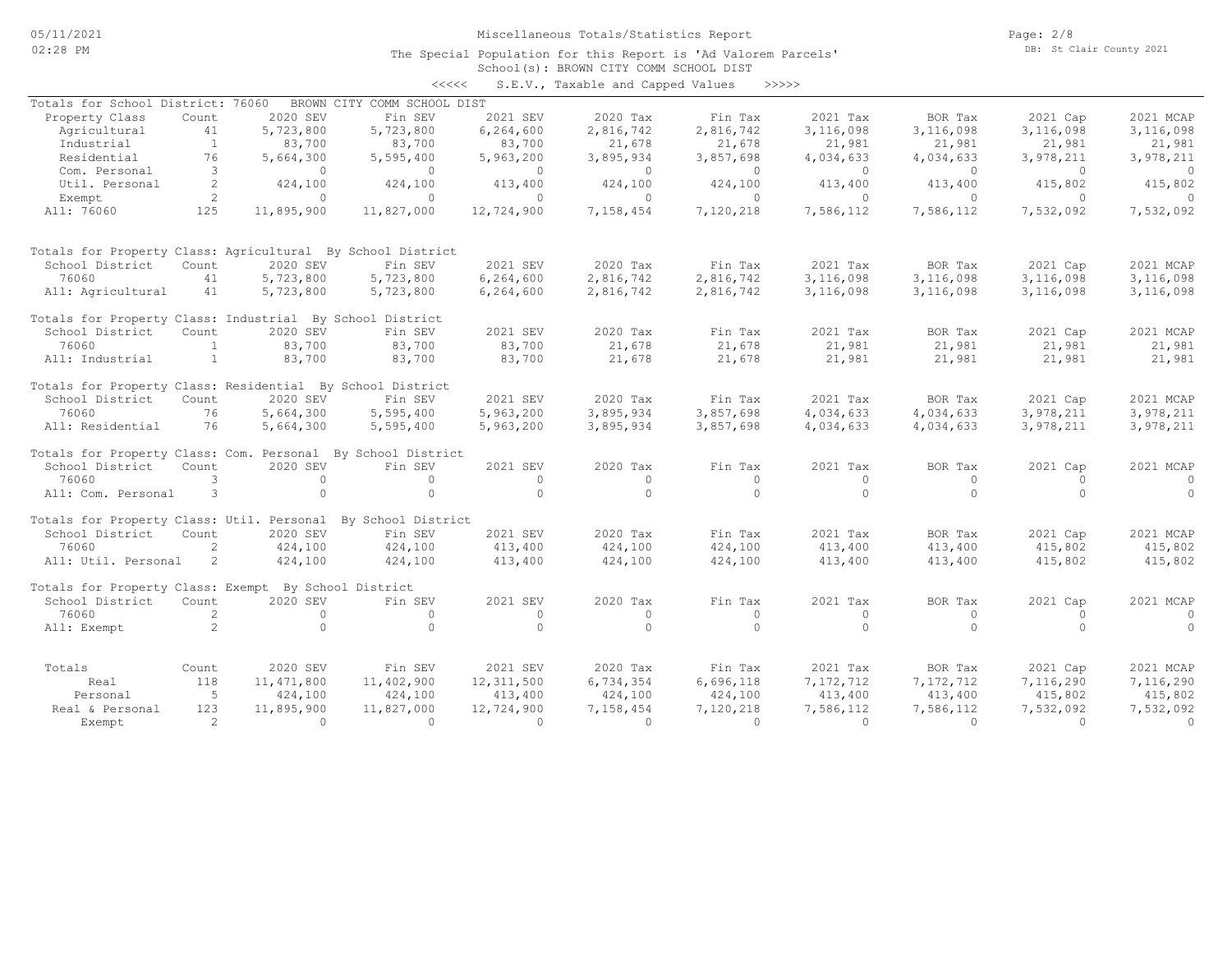School(s): BROWN CITY COMM SCHOOL DIST <<<<< PRE/MBT Percentage Times S.E.V. >>>>>

| Totals for School District: 76060                            |                     |                        | BROWN CITY COMM SCHOOL DIST |                         |                      |                        |                      |                       |                           |
|--------------------------------------------------------------|---------------------|------------------------|-----------------------------|-------------------------|----------------------|------------------------|----------------------|-----------------------|---------------------------|
| Property Class                                               | Count               | 2020 ORIG              | 2020 ORIG                   | Final PRE               | Final                | W/O Winter             | W/O Winter           | 2021 ORIG             | 2021 ORIG                 |
|                                                              |                     | PRE                    | Non-PRE                     |                         | Non-PRE              | PRE                    | Non-PRE              | PRE                   | Non-PRE                   |
| Agricultural                                                 | 40                  | 5,641,300              | 82,500                      | 5,641,300               | 82,500               | 5,641,300              | 82,500               | 6,181,200             | 83,400                    |
| Industrial                                                   | <sup>1</sup>        | 83,700                 | $\Omega$                    | 83,700                  | $\Omega$             | 83,700                 | $\Omega$             | 83,700                | $\overline{0}$            |
| Residential                                                  | 62                  | 5,063,980              | 600,320                     | 5,024,780               | 570,620              | 4,995,080              | 600,320              | 5,282,560             | 680,640                   |
| Com. Personal                                                | 3                   | $\circ$                | $\circ$                     | $\circ$                 | $\Omega$             | $\Omega$               | $\circ$              | $\Omega$              | $\circ$                   |
| Util. Personal                                               | $\Omega$            | $\Omega$               | 424,100                     | $\Omega$                | 424,100              | $\Omega$               | 424,100              | $\Omega$              | 413,400                   |
| Exempt<br>All: 76060                                         | $\mathbf{1}$<br>107 | $\circ$<br>10,788,980  | $\circ$<br>1,106,920        | $\circ$<br>10,749,780   | $\circ$<br>1,077,220 | $\circ$<br>10,720,080  | $\circ$<br>1,106,920 | $\circ$<br>11,547,460 | $\mathbf{0}$<br>1,177,440 |
|                                                              |                     |                        |                             |                         |                      |                        |                      |                       |                           |
| Totals for Property Class: Agricultural By School District   |                     |                        |                             |                         |                      |                        |                      |                       |                           |
| School District                                              | Count               | 2020 ORIG              | 2020 ORIG                   | Final PRE               | Final                | W/O Winter             | W/O Winter           | 2021 ORIG             | 2021 ORIG                 |
|                                                              |                     | PRE                    | Non-PRE                     |                         | Non-PRE              | PRE                    | Non-PRE              | PRE                   | Non-PRE                   |
| 76060                                                        | 40                  | 5,641,300              | 82,500                      | 5,641,300               | 82,500               | 5,641,300              | 82,500               | 6,181,200             | 83,400                    |
| All: Agricultural                                            | 40                  | 5,641,300              | 82,500                      | 5,641,300               | 82,500               | 5,641,300              | 82,500               | 6,181,200             | 83,400                    |
| Totals for Property Class: Industrial By School District     |                     |                        |                             |                         |                      |                        |                      |                       |                           |
| School District                                              | Count               | 2020 ORIG              | 2020 ORIG                   | Final PRE               | Final                | W/O Winter             | W/O Winter           | 2021 ORIG             | 2021 ORIG                 |
|                                                              |                     | PRE                    | Non-PRE                     |                         | Non-PRE              | <b>PRE</b>             | Non-PRE              | PRE                   | Non-PRE                   |
| 76060                                                        | $\mathbf{1}$        | 83,700                 | $\Omega$                    | 83,700                  | $\Omega$             | 83,700                 | $\Omega$             | 83,700                | $\circ$                   |
| All: Industrial                                              | $\mathbf{1}$        | 83,700                 | $\circ$                     | 83,700                  | $\Omega$             | 83,700                 | $\circ$              | 83,700                | $\Omega$                  |
| Totals for Property Class: Residential By School District    |                     |                        |                             |                         |                      |                        |                      |                       |                           |
| School District                                              | Count               | 2020 ORIG              | 2020 ORIG                   | Final PRE               | Final                | W/O Winter             | W/O Winter           | 2021 ORIG             | 2021 ORIG                 |
|                                                              |                     | PRE                    | Non-PRE                     |                         | Non-PRE              | <b>PRE</b>             | Non-PRE              | PRE                   | Non-PRE                   |
| 76060                                                        | 62                  | 5,063,980              | 600,320                     | 5,024,780               | 570,620              | 4,995,080              | 600,320              | 5,282,560             | 680,640                   |
| All: Residential                                             | 62                  | 5,063,980              | 600,320                     | 5,024,780               | 570,620              | 4,995,080              | 600,320              | 5,282,560             | 680,640                   |
| Totals for Property Class: Com. Personal By School District  |                     |                        |                             |                         |                      |                        |                      |                       |                           |
| School District                                              | Count               | 2020 ORIG              | 2020 ORIG                   | Final PRE               | Final                | W/O Winter             | W/O Winter           | 2021 ORIG             | 2021 ORIG                 |
|                                                              |                     | PRE                    | Non-PRE                     |                         | Non-PRE              | PRE                    | Non-PRE              | PRE                   | Non-PRE                   |
| 76060                                                        | 3                   | $\circ$                | $\Omega$                    | $\Omega$                | $\Omega$             | $\circ$                | $\circ$              | $\Omega$              | $\circ$                   |
| All: Com. Personal                                           | 3                   | $\circ$                | $\Omega$                    | $\cap$                  | $\Omega$             | $\Omega$               | $\circ$              | $\Omega$              | $\Omega$                  |
| Totals for Property Class: Util. Personal By School District |                     |                        |                             |                         |                      |                        |                      |                       |                           |
| School District                                              | Count               | 2020 ORIG              | 2020 ORIG                   | Final PRE               | Final                | W/O Winter             | W/O Winter           | 2021 ORIG             | 2021 ORIG                 |
|                                                              |                     | PRE                    | Non-PRE                     |                         | Non-PRE              | PRE                    | Non-PRE              | PRE                   | Non-PRE                   |
| 76060                                                        | $\Omega$            | $\Omega$               | 424,100                     | $\Omega$                | 424,100              | $\circ$                | 424,100              | $\Omega$              | 413,400                   |
| All: Util. Personal                                          | $\circ$             | $\Omega$               | 424,100                     | $\Omega$                | 424,100              | $\Omega$               | 424,100              | $\Omega$              | 413,400                   |
| Totals for Property Class: Exempt By School District         |                     |                        |                             |                         |                      |                        |                      |                       |                           |
| School District                                              | Count               | 2020 ORIG              | 2020 ORIG                   | Final PRE               | Final                | W/O Winter             | W/O Winter           | 2021 ORIG             | 2021 ORIG                 |
|                                                              |                     | PRE                    | Non-PRE                     |                         | Non-PRE              | PRE                    | Non-PRE              | <b>PRE</b>            | Non-PRE                   |
| 76060                                                        | $\mathbf{1}$        | $\Omega$               | $\Omega$                    | $\Omega$                | $\Omega$             | $\Omega$               | $\circ$              | $\Omega$              | $\circ$                   |
| All: Exempt                                                  | $\overline{1}$      | $\Omega$               | $\Omega$                    | $\Omega$                | $\Omega$             | $\Omega$               | $\Omega$             | $\Omega$              | $\Omega$                  |
|                                                              |                     |                        |                             |                         |                      |                        |                      |                       |                           |
| Totals                                                       | Count               | 2020 ORIG              | 2020 ORIG                   | Final PRE               | Final                | W/O Winter             | W/O Winter           | 2021 ORIG             | 2021 ORIG                 |
|                                                              |                     | PRE                    | Non-PRE                     |                         | Non-PRE              | PRE                    | Non-PRE              | PRE                   | Non-PRE                   |
| Real                                                         | 103                 | 10,788,980<br>$\Omega$ | 682,820                     | 10,749,780              | 653,120              | 10,720,080<br>$\Omega$ | 682,820              | 11,547,460<br>$\cap$  | 764,040                   |
| Personal<br>Real & Personal                                  | 3<br>106            | 10,788,980             | 424,100<br>1,106,920        | $\bigcap$<br>10,749,780 | 424,100<br>1,077,220 | 10,720,080             | 424,100<br>1,106,920 | 11,547,460            | 413,400<br>1,177,440      |
| Exempt                                                       | $\overline{1}$      | $\Omega$               | $\Omega$                    | $\Omega$                | $\Omega$             | $\Omega$               | $\Omega$             | $\Omega$              | $\Omega$                  |
|                                                              |                     |                        |                             |                         |                      |                        |                      |                       |                           |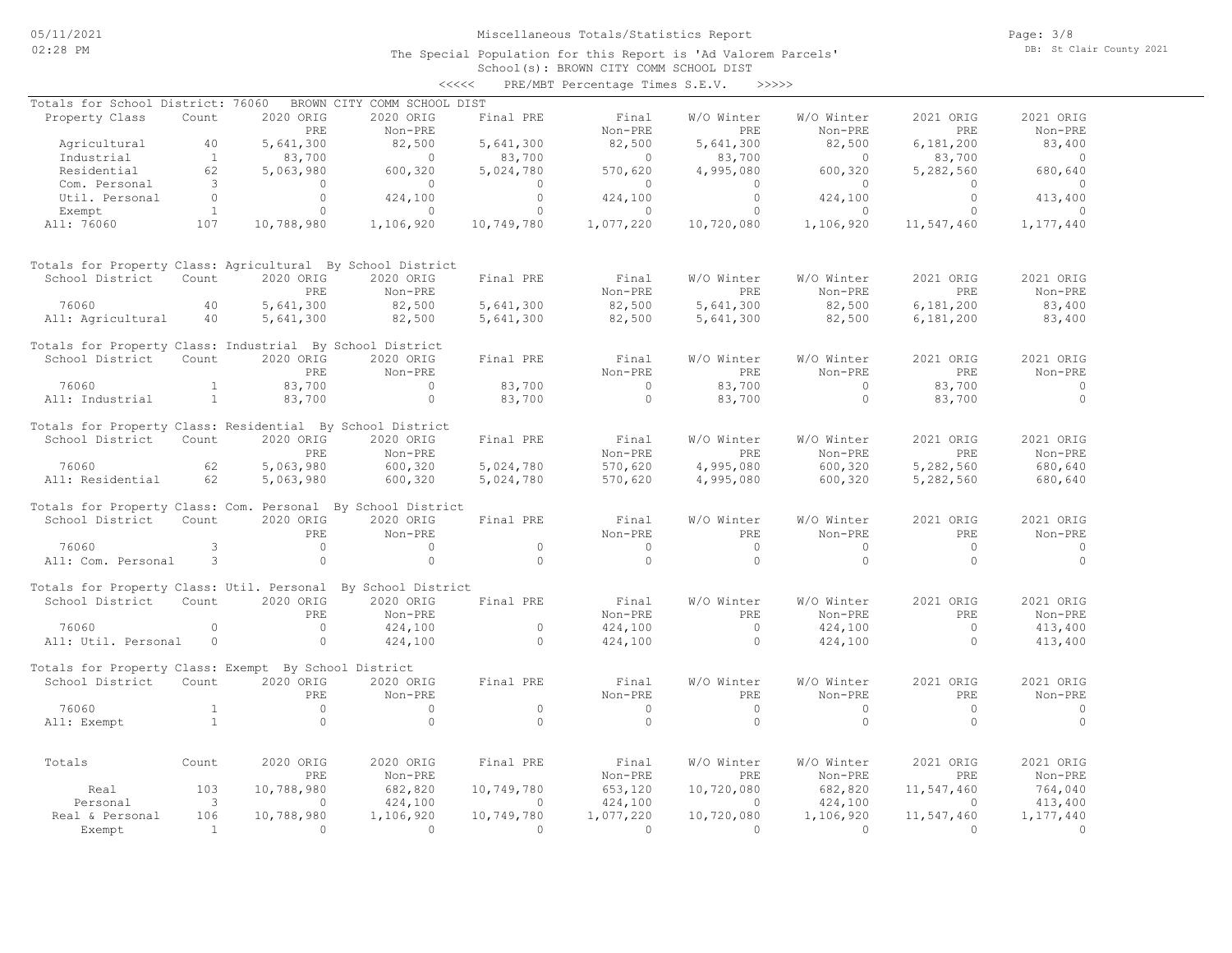School(s): BROWN CITY COMM SCHOOL DIST <<<<< PRE/MBT Percentage Times Taxable >>>>>

| Totals for School District: 76060                            |                         |             | BROWN CITY COMM SCHOOL DIST |             |                |                |                |            |                |
|--------------------------------------------------------------|-------------------------|-------------|-----------------------------|-------------|----------------|----------------|----------------|------------|----------------|
|                                                              |                         |             |                             |             |                |                |                |            |                |
| Property Class                                               | Count                   | 2020 ORIG   | 2020 ORIG                   | Final PRE   | Final          | W/O Winter     | W/O Winter     | 2021 ORIG  | 2021 ORIG      |
|                                                              |                         | PRE         | Non-PRE                     |             | Non-PRE        | <b>PRE</b>     | Non-PRE        | PRE        | Non-PRE        |
| Agricultural                                                 | 40                      | 2,789,445   | 27,297                      | 2,789,445   | 27,297         | 2,789,445      | 27,297         | 3,088,419  | 27,679         |
| Industrial                                                   | $\overline{1}$          | 21,678      | $\overline{0}$              | 21,678      | $\sim$ 0       | 21,678         | $\overline{0}$ | 21,981     | $\sim$ 0       |
| Residential                                                  | 62                      | 3,449,475   | 446,459                     | 3,437,491   | 420,207        | 3, 411, 239    | 446,459        | 3,531,751  | 502,882        |
| Com. Personal                                                | $\overline{\mathbf{3}}$ | $\circ$     | $\circ$                     | $\Omega$    | $\circ$        | $\circ$        | $\overline{0}$ | $\circ$    | $\overline{0}$ |
| Util. Personal                                               | $\Omega$                | $\Omega$    | 424,100                     | $\Omega$    | 424,100        | $\Omega$       | 424,100        | $\Omega$   | 413,400        |
| Exempt                                                       | $\overline{1}$          | $\Omega$    | $\Omega$                    | $\Omega$    | $\Omega$       | $\Omega$       | $\overline{0}$ | $\Omega$   | $\Omega$       |
| All: 76060                                                   | 107                     | 6,260,598   | 897,856                     | 6,248,614   | 871,604        | 6,222,362      | 897,856        | 6,642,151  | 943,961        |
| Totals for Property Class: Agricultural By School District   |                         |             |                             |             |                |                |                |            |                |
| School District                                              | Count                   | 2020 ORIG   | 2020 ORIG                   | Final PRE   | Final          | W/O Winter     | W/O Winter     | 2021 ORIG  | 2021 ORIG      |
|                                                              |                         |             |                             |             |                |                |                |            |                |
|                                                              |                         | PRE.        | Non-PRE                     |             | Non-PRE        | PRE.           | Non-PRE        | PRE        | Non-PRE        |
| 76060                                                        | 40                      | 2,789,445   | 27,297                      | 2,789,445   | 27,297         | 2,789,445      | 27,297         | 3,088,419  | 27,679         |
| All: Agricultural                                            | 40                      | 2,789,445   | 27,297                      | 2,789,445   | 27,297         | 2,789,445      | 27,297         | 3,088,419  | 27,679         |
| Totals for Property Class: Industrial By School District     |                         |             |                             |             |                |                |                |            |                |
| School District                                              | Count                   | 2020 ORIG   | 2020 ORIG                   | Final PRE   | Final          | W/O Winter     | W/O Winter     | 2021 ORIG  | 2021 ORIG      |
|                                                              |                         | PRE         | Non-PRE                     |             | Non-PRE        | <b>PRE</b>     | Non-PRE        | PRE        | Non-PRE        |
| 76060                                                        | $\mathbf{1}$            | 21,678      | $\Omega$                    | 21,678      | $\bigcap$      | 21,678         | $\Omega$       | 21,981     | $\bigcap$      |
| All: Industrial                                              | $\mathbf{1}$            | 21,678      | $\circ$                     | 21,678      | $\Omega$       | 21,678         | $\circ$        | 21,981     | $\bigcirc$     |
| Totals for Property Class: Residential By School District    |                         |             |                             |             |                |                |                |            |                |
| School District                                              | Count                   | 2020 ORIG   | 2020 ORIG                   | Final PRE   | Final          | W/O Winter     | W/O Winter     | 2021 ORIG  | 2021 ORIG      |
|                                                              |                         | PRE         | Non-PRE                     |             | Non-PRE        | PRE            | Non-PRE        | PRE        | Non-PRE        |
| 76060                                                        | 62                      | 3,449,475   | 446,459                     | 3, 437, 491 | 420,207        | 3, 411, 239    | 446,459        | 3,531,751  | 502,882        |
| All: Residential                                             | 62                      | 3,449,475   | 446,459                     | 3,437,491   | 420,207        | 3, 411, 239    | 446,459        | 3,531,751  | 502,882        |
| Totals for Property Class: Com. Personal By School District  |                         |             |                             |             |                |                |                |            |                |
| School District                                              | Count                   | 2020 ORIG   | 2020 ORIG                   | Final PRE   | Final          | W/O Winter     | W/O Winter     | 2021 ORIG  | 2021 ORIG      |
|                                                              |                         | PRE         | Non-PRE                     |             | Non-PRE        | PRE            | Non-PRE        | PRE        | Non-PRE        |
| 76060                                                        | 3                       | $\circ$     | $\Omega$                    | $\Omega$    | $\overline{0}$ | $\overline{0}$ | $\circ$        | $\bigcirc$ | $\Omega$       |
| All: Com. Personal                                           | 3                       | $\circ$     | $\Omega$                    | $\Omega$    | $\Omega$       | $\Omega$       | $\Omega$       | $\Omega$   | $\Omega$       |
| Totals for Property Class: Util. Personal By School District |                         |             |                             |             |                |                |                |            |                |
| School District                                              | Count                   | 2020 ORIG   | 2020 ORIG                   | Final PRE   | Final          | W/O Winter     | W/O Winter     | 2021 ORIG  | 2021 ORIG      |
|                                                              |                         | PRE         | Non-PRE                     |             | Non-PRE        | PRE            | Non-PRE        | PRE        | Non-PRE        |
| 76060                                                        | $\Omega$                | $\Omega$    | 424,100                     | $\Omega$    | 424,100        | $\Omega$       | 424,100        | $\Omega$   | 413,400        |
| All: Util. Personal                                          | $\circ$                 | $\circ$     | 424,100                     | $\Omega$    | 424,100        | $\circ$        | 424,100        | $\circ$    | 413,400        |
| Totals for Property Class: Exempt By School District         |                         |             |                             |             |                |                |                |            |                |
| School District                                              | Count                   | 2020 ORIG   | 2020 ORIG                   | Final PRE   | Final          | W/O Winter     | W/O Winter     | 2021 ORIG  | 2021 ORIG      |
|                                                              |                         | PRE         | Non-PRE                     |             | Non-PRE        | PRE            | Non-PRE        | PRE        | Non-PRE        |
| 76060                                                        | $\mathbf{1}$            | $\Omega$    | $\Omega$                    | $\Omega$    | $\Omega$       | $\Omega$       | $\Omega$       | $\Omega$   | $\Omega$       |
|                                                              | $\mathbf{1}$            |             | $\circ$                     | $\cap$      | $\circ$        | $\circ$        | $\circ$        | $\circ$    | $\Omega$       |
| All: Exempt                                                  |                         | $\circ$     |                             |             |                |                |                |            |                |
| Totals                                                       | Count                   | 2020 ORIG   | 2020 ORIG                   | Final PRE   | Final          | W/O Winter     | W/O Winter     | 2021 ORIG  | 2021 ORIG      |
|                                                              |                         | PRE         | Non-PRE                     |             | Non-PRE        | PRE            | Non-PRE        | PRE        | Non-PRE        |
| Real                                                         | 103                     | 6, 260, 598 | 473,756                     | 6,248,614   | 447,504        | 6,222,362      | 473,756        | 6,642,151  | 530,561        |
| Personal                                                     | $\overline{\mathbf{3}}$ | $\Omega$    | 424,100                     | $\Omega$    | 424,100        | $\Omega$       | 424,100        | $\Omega$   | 413,400        |
| Real & Personal                                              | 106                     | 6,260,598   | 897,856                     | 6,248,614   | 871,604        | 6,222,362      | 897,856        | 6,642,151  | 943,961        |
| Exempt                                                       | $\overline{1}$          | $\circ$     | $\Omega$                    | $\Omega$    | $\Omega$       | $\Omega$       | $\Omega$       | $\Omega$   | $\Omega$       |
|                                                              |                         |             |                             |             |                |                |                |            |                |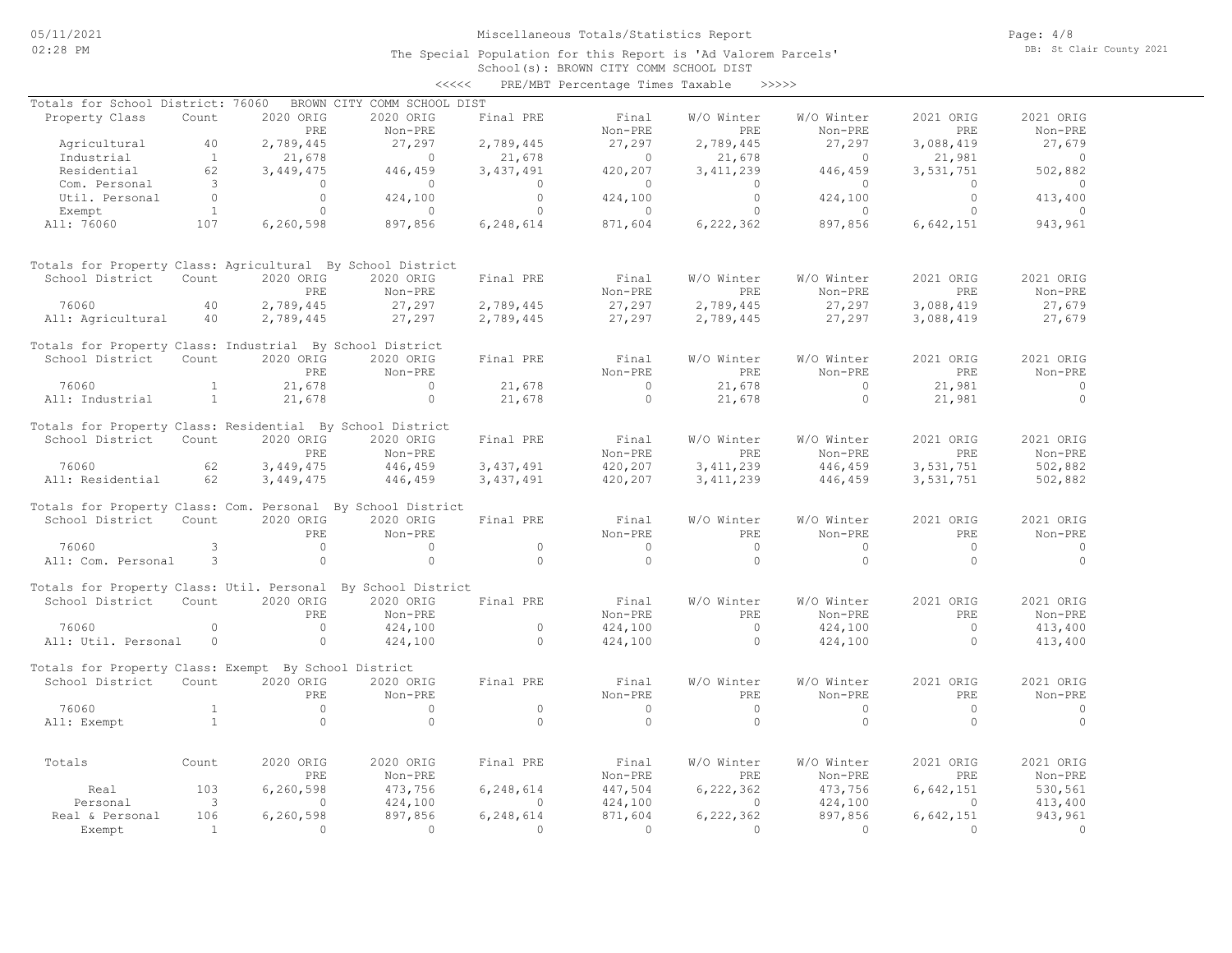### \*\*\*\*\* DDA/LDFA Totals \*\*\*\*\*

|          |       | Base  | Current  | Current | Current  | Final    | Final   | $\sim$<br>Final<br>the contract of the contract of the contract of |
|----------|-------|-------|----------|---------|----------|----------|---------|--------------------------------------------------------------------|
| DDA/LDFA | Count | Value | Assessed | Taxable | Captured | Assessed | Taxable | Captured                                                           |
|          |       |       |          |         |          |          |         |                                                                    |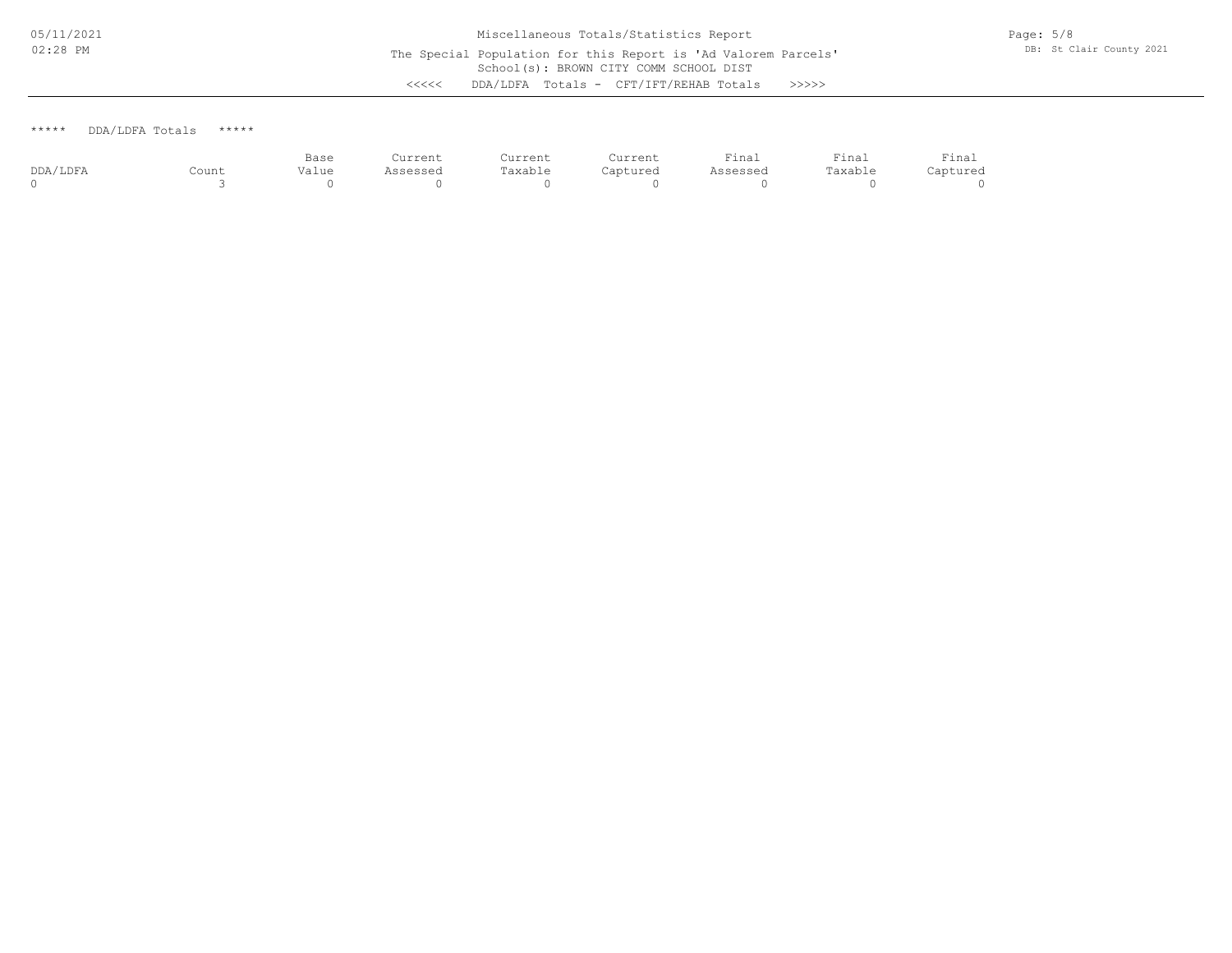# School(s): BROWN CITY COMM SCHOOL DIST Miscellaneous Totals/Statistics Report The Special Population for this Report is 'Ad Valorem Parcels'

Page: 6/8 DB: St Clair County 2021

<<<<< Special Act Totals >>>>>

| *****    | DDA/LDFA Totals<br>***** |       |          |         |          |          |         |          |
|----------|--------------------------|-------|----------|---------|----------|----------|---------|----------|
|          |                          | Base  | Current  | Current | Current  | Final    | Final   | Final    |
| DDA/LDFA | Count                    | Value | Assessed | Taxable | Captured | Assessed | Taxable | Captured |

0 3 0 0 0 0 0 0 0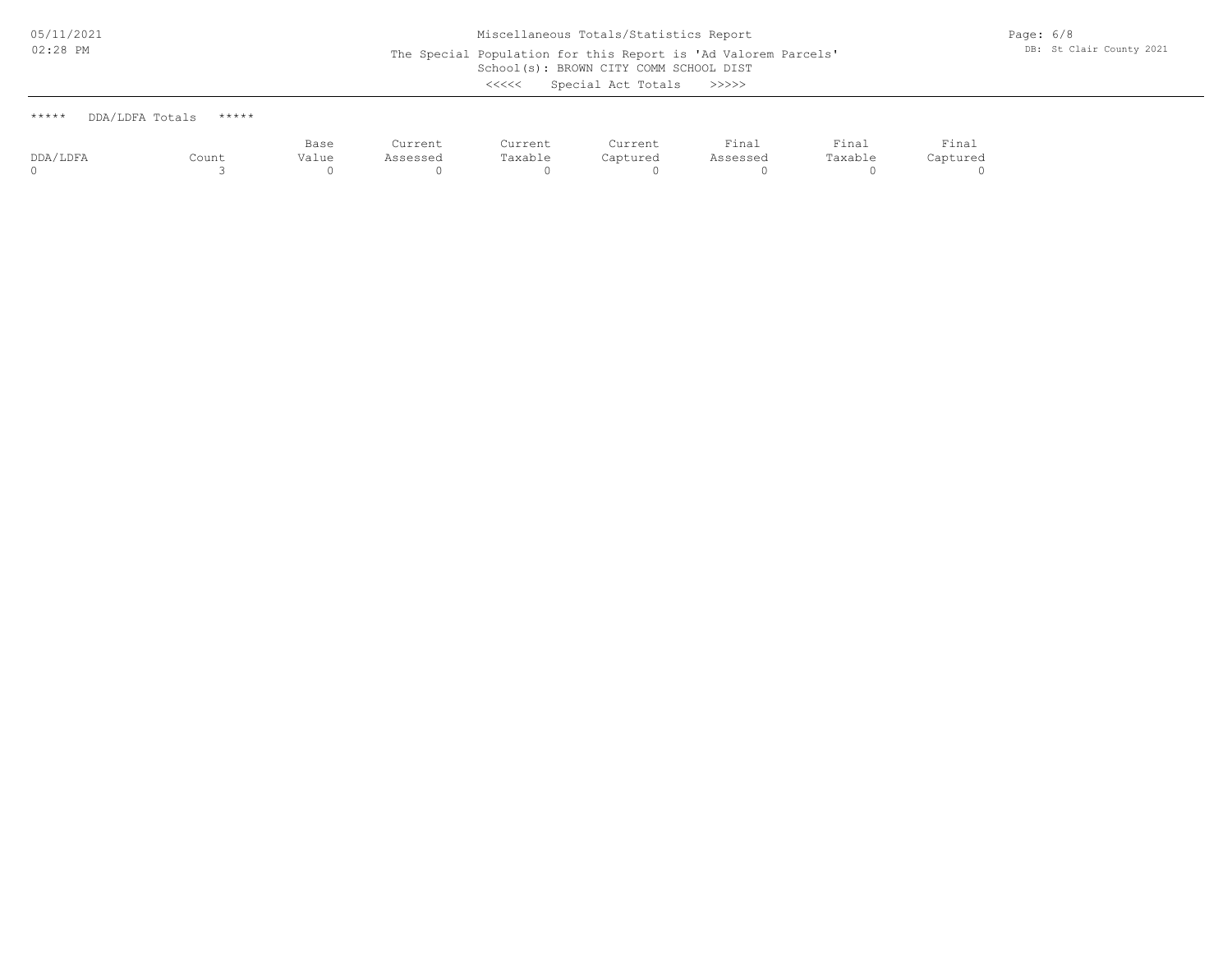School(s): BROWN CITY COMM SCHOOL DIST 20 Statistics >>>>>

| くくくくく |  | Top 20 Statistics | >>>> |
|-------|--|-------------------|------|
|       |  |                   |      |

| ***** Top 20 S.E.V.s<br>*****                 |                                             |                   |         |
|-----------------------------------------------|---------------------------------------------|-------------------|---------|
| 26-007-3001-000                               | KALBFLEISCH GEORGE/E                        | \$                | 391,300 |
| 26-009-1003-010                               | MORGAN ERNEST J/MARJORIE A                  | \$                | 375,400 |
| 26-008-2001-001                               | DUCKERT RICHARD L/STELLA L ET-AL            | \$                | 360,700 |
| 26-005-1011-000                               | LNA PROWSE FARMS LLC                        | \$                | 304,200 |
| 26-018-2001-001                               | GALANTE ANDREW/BRENDA                       | \$                | 303,800 |
| 26-999-0003-000                               | DTE ENERGY COMPANY                          | \$                | 241,800 |
| 26-018-1001-000                               | IHARA MARK TRUST/BOSSERMAN L ET-AL          | \$                | 237,600 |
| 26-004-1001-510                               | PARR ANDREW/JULIE                           | \$                | 232,100 |
| 26-007-2003-000                               | EROYAN GEORGES H/W, EROYAN VALENT           | $\dot{\varsigma}$ | 208,100 |
| 26-008-1001-000                               | RICHARDSON DONALD J/CHERI A                 | \$                | 207,200 |
| 26-007-1001-000                               | MENNEL DONALD/LOUISE                        |                   | 199,300 |
| 26-008-4002-000                               | TKALCAC PAUL D, TKALCAC LISA B              | \$                | 191,400 |
| 26-005-4001-002                               | MENNEL DONALD L/LOUISE M F                  | \$                | 189,400 |
|                                               |                                             |                   |         |
| 26-004-1002-000                               | GUBANCHE NEAL/CHARLENE                      | \$                | 175,300 |
| 26-999-0007-000                               | ENBRIDGE ENERGY                             |                   | 171,600 |
| 26-008-2001-250                               | DUCKERT RICHARD L<br>TRUST                  | $\frac{1}{2}$     | 167,800 |
| 26-005-3003-100                               | WORDEN SANDRA L                             |                   | 163,100 |
| 26-006-1002-000                               | MIKINKA JACK L                              | $\dot{\varsigma}$ | 157,700 |
| 26-005-2002-000                               | PAVLINAC RUDY JR/ALLISON DEBORAH            | \$                | 156,800 |
| 26-007-1001-300                               | RANDOLPH JEFFERY/SHELLY                     | \$                | 155,500 |
|                                               |                                             |                   |         |
| Top 20 Taxable Values *****<br>*****          |                                             |                   |         |
| 26-009-1003-010                               | MORGAN ERNEST J/MARJORIE A                  | \$                | 356,308 |
| 26-999-0003-000                               | DTE ENERGY COMPANY                          | \$                | 241,800 |
| 26-005-1011-000                               | LNA PROWSE FARMS LLC                        |                   | 225,551 |
| 26-018-2001-001                               | GALANTE ANDREW/BRENDA                       | $\frac{1}{2}$     | 183,170 |
| 26-999-0007-000                               | ENBRIDGE ENERGY                             | \$                | 171,600 |
| 26-007-3001-000                               | KALBFLEISCH GEORGE/E                        |                   | 168,839 |
| 26-008-2001-001                               | DUCKERT RICHARD L/STELLA L ET-AL            | \$                | 135,121 |
| 26-007-1001-300                               | RANDOLPH JEFFERY/SHELLY                     | \$                | 118,290 |
| 26-009-1002-400                               | LEASHER ANDREW/LENTS LAURA                  | \$                | 103,375 |
| 26-007-2004-100                               | TKALCAC PAUL/LISA                           | \$                | 98,721  |
| 26-007-2003-000                               | EROYAN GEORGES H/W, EROYAN VALENT           |                   | 98,648  |
| $26 - 007 - 2004 - 010$                       | KAMMERER MICHAEL LEE                        | \$                | 96,735  |
| 26-004-4006-000                               | WILTSE DONALD A/RENEE E                     |                   | 96,271  |
| 26-006-1001-101                               | ABDELLATIF MOHAMAD                          |                   | 93,743  |
| 26-004-1001-510                               | PARR ANDREW/JULIE                           |                   | 92,962  |
| 26-005-2002-000                               | PAVLINAC RUDY JR/ALLISON DEBORAH            |                   | 92,784  |
|                                               | BRINGARD THOMAS/DELILAH                     |                   |         |
| 26-009-1002-500                               |                                             | \$\$\$\$\$\$\$\$  | 92,212  |
| 26-005-1005-000                               | MCFARLAND WILLIAM T ET-AL                   | \$                | 89,973  |
| $26 - 008 - 1001 - 000$                       | RICHARDSON DONALD J/CHERI A                 | \$                | 89,407  |
| 26-006-1003-000                               | MALEWSKI STANLEY                            |                   | 89,100  |
|                                               |                                             |                   |         |
| Top 20 Owners by Taxable Value *****<br>***** |                                             |                   |         |
| LNA PROWSE FARMS LLC                          | 451,907 Taxable Value in 8 Parcel(s)<br>has |                   |         |
| MORGAN ERNEST J/MARJORIE A                    | 413,581 Taxable Value in 3 Parcel(s)<br>has |                   |         |
| DTE ENERGY COMPANY                            | 241,800 Taxable Value in 1 Parcel(s)<br>has |                   |         |
| GALANTE ANDREW/BRENDA                         | 183,170 Taxable Value in 2 Parcel(s)<br>has |                   |         |
| PARR ANDREW/JULIE                             | 175,972 Taxable Value in 4 Parcel(s)<br>has |                   |         |
| ENBRIDGE ENERGY                               | 171,600 Taxable Value in 1 Parcel(s)<br>has |                   |         |

TKALCAC PAUL/LISA has 98,721 Taxable Value in 1 Parcel(s) LEASHER ANDREW/LENTS LAURA has 103,375 Taxable Value in 1 Parcel(s) RANDOLPH JEFFERY/SHELLY has 118,290 Taxable Value in 1 Parcel(s) GASPERONI MARINO/IVANNA has 131,954 Taxable Value in 2 Parcel(s) DUCKERT RICHARD L/STELLA L ET-AL has 135,121 Taxable Value in 1 Parcel(s) ELSTON GARRICK has 164,608 Taxable Value in 2 Parcel(s) KALBFLEISCH GEORGE/E has 168,839 Taxable Value in 1 Parcel(s)